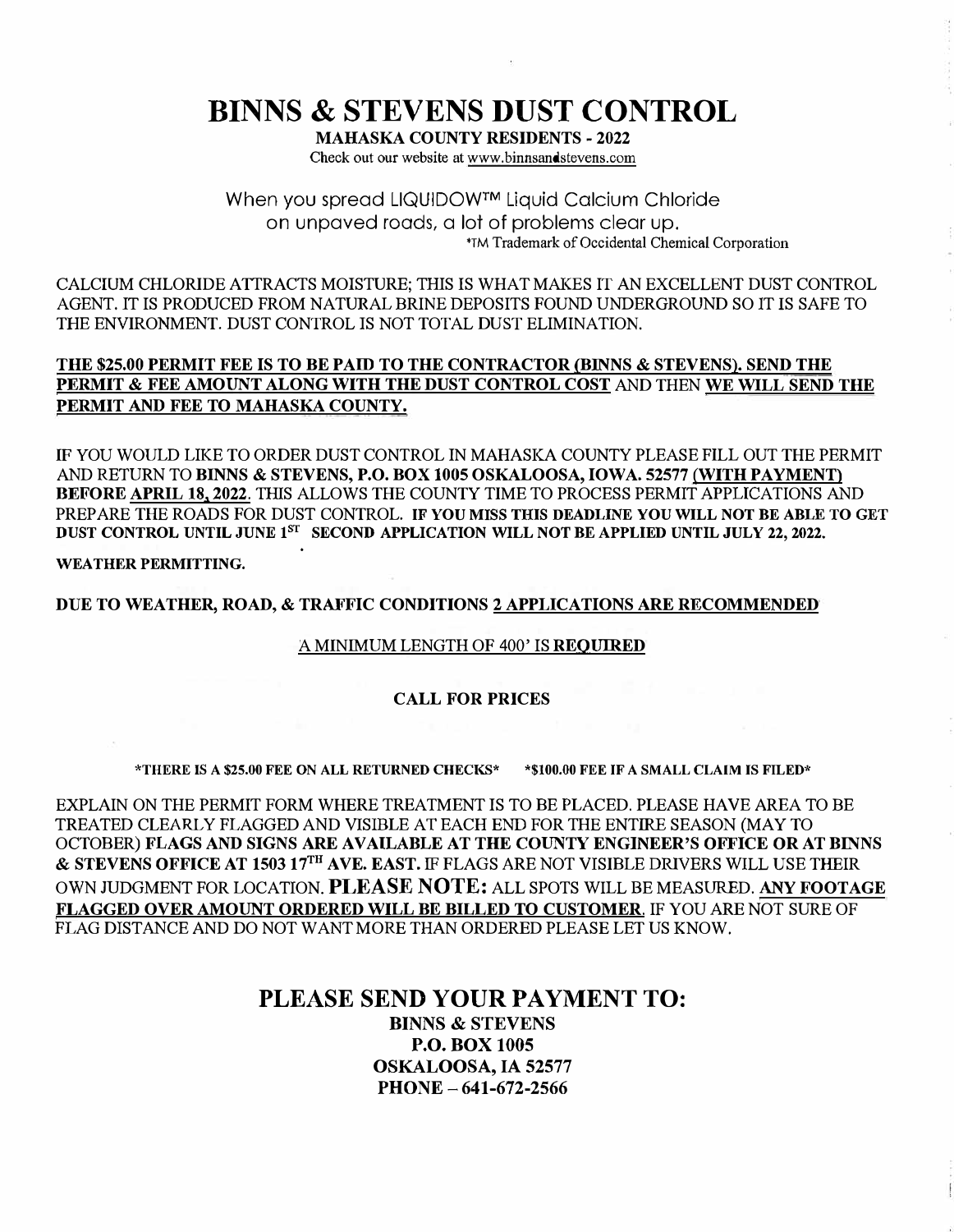### \*MAHASKA COUNTY 2022 DUST CONTROL POLICY\*

It is again time for dust control planning for the 2022 season. The following dates are tentative and subject to change. All applications with fees received by Mahaska County by April 18, 2022, will be available for treatment by the applicator May 21, 2022. If you miss the April 18, 2022 deadline, you WILL NOT be able to get your road treated until June 1st. Second applications will not be applied until July 22, 2022.

If you are using H&D Services as your applicator, or doing the dust control yourself, please fill out the *permit and submit the \$25.00 fee* to: Mahaska County Secondary Roads 2074 Old Hwy. 163 Oskaloosa, IA 52577 Once received, Mahaska County will forward a copy of the permit application to

H&D. You are then responsible for making payment to them and marking each end of the dust control length.

Flags for marking as well as dust control signs are available at the Mahaska County Secondary Roads front office OR from the applicator.

If you are using Binns & Stevens or Heffron Services, contact them regarding all necessary paperwork, as well as payment of fees and services. They will notify Mahaska County of your application & payment.

The following are approved application contractors:

H & D Services, Montezuma 641-623-2330 or 641-990-2161 Lignin Sulfonate (Tree Sap) & Mag Chloride combination (submit permit & \$25.00 fee to Mahaska County)

> Binns & Stevens, Oskaloosa 641-672-2566 Calcium Chloride

> > Heffron Services 515-321-5033 Magnesium Chloride

For questions, email Emily Hefner at hefner@mahaskacountyia.gov or call the Mahaska County Engineer office at (641) 672-2897